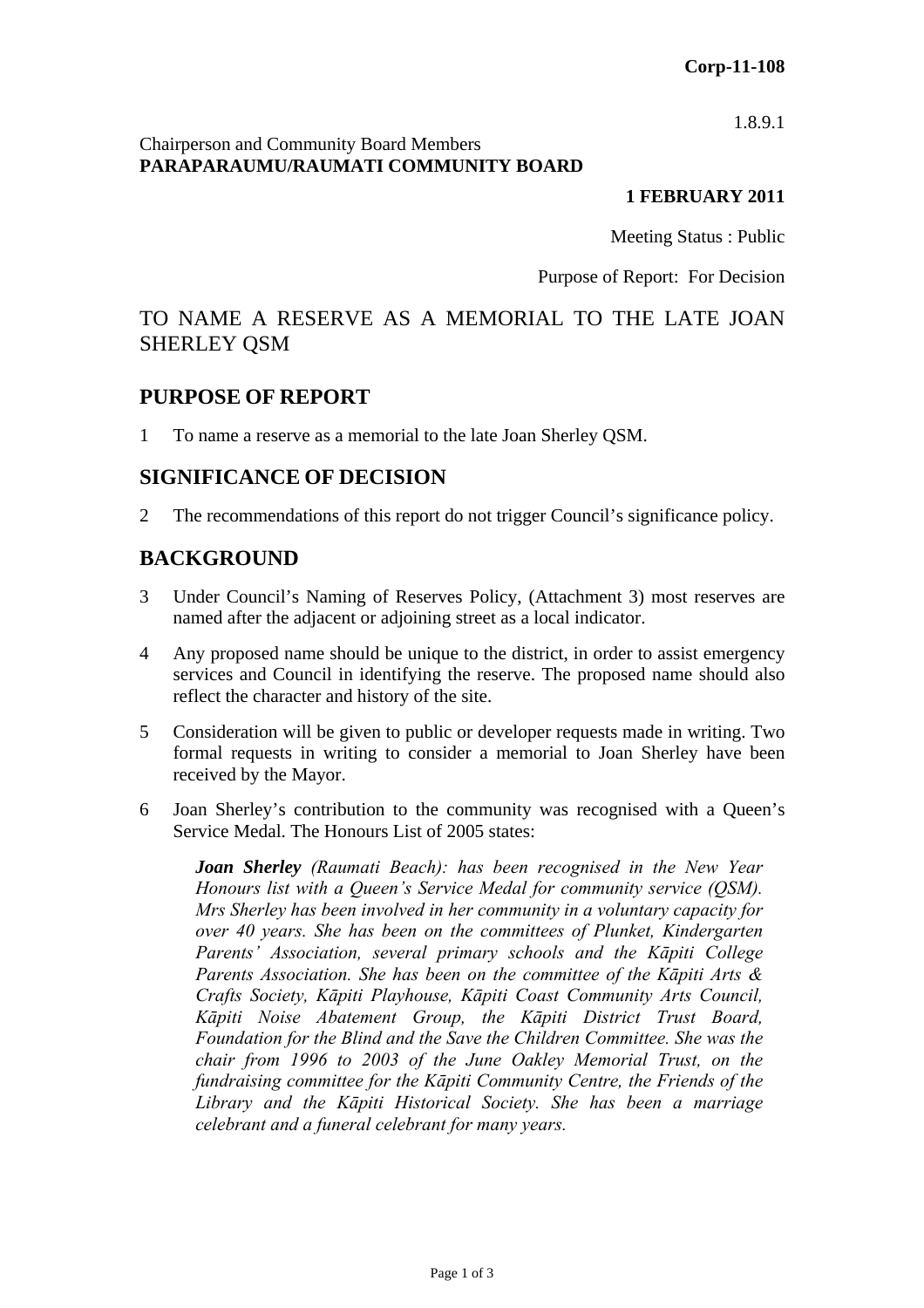# **CONSIDERATIONS**

- 7 Two reserve sites are attached to this report for consideration:
	- i) The triangular road reserve in Raumati Road, which has the Crossroad Trust as occupiers, previously the Plunket Society. This site was the location of the original Raumati Community Hall which was demolished in 1979 and had a later proposal for a fern house (1979) which did not proceed.
	- ii) The recreation reserve adjacent to Hydes Road, which is of fairly hilly terrain with a plateau area at the seaward end, and which originally had the Sea Scouts building as occupants. This area has two seats already installed, one donated by the Anderson family and the other by Council.

This is the preferred site, as the adjacent property had ties to Joan Sherley's family when she was a child, and became a favourite location to her in later life.

Two residential properties have informal right of way access through this reserve. The owners of these properties will be informed by Council staff should the Community Board select this reserve.

#### Financial Considerations

8 The cost of signage would be funded by Council.

#### Delegation

- 9 The Community Board has the delegated authority under Part D Parks and Reserves 7.9 of the governance structure, which states:
	- *7.9 Authority to consider and either approve or reject officer recommendations regarding the naming of council parks and reserves.*

#### Consultation

10 Consultation has occurred with Joan Sherley's daughter as to the reserve sites that are available and the approach taken in honouring Joan Sherley's name.

#### Policy Implications

11 There are no policy implications.

#### Publicity Considerations

12 There will be a press release on the matter and an unveiling of the reserve sign.